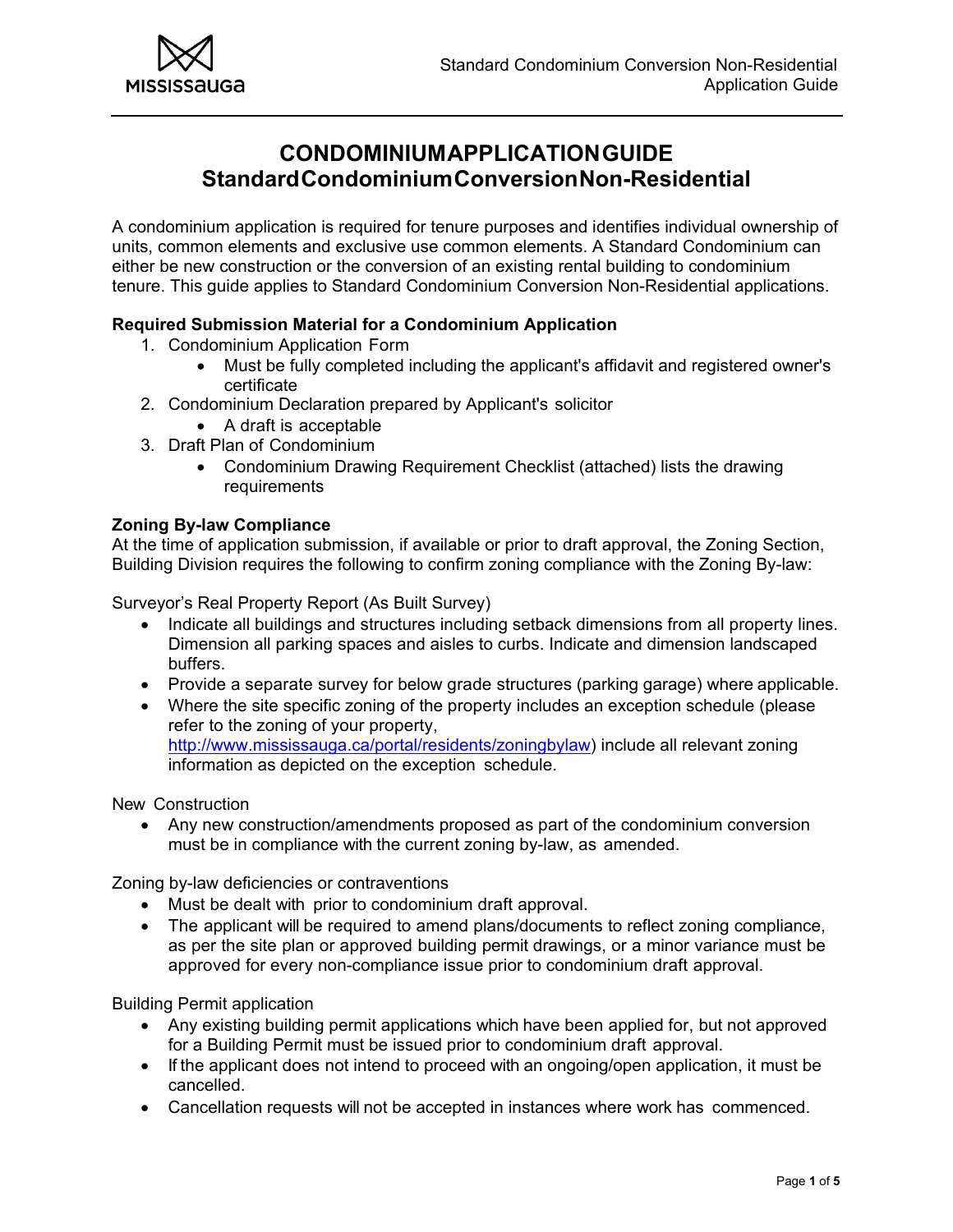

 Written requests to cancel a permit/certificate must be made to the Supervisor, Permit Administration. For further information please contact 311 or 905 -615-4311 outside city limits.

#### Zoning Certificate of Occupancy

- A Zoning Certificate must have been been obtained for each tenant. (http://www.mississauga.ca/portal/pb/zoningcertificate)
- A tenant/unit matrix is required identifying all tenants within a multi-tenant building. The tenant/unit matrix should include municipal address unit numbers, proposed condominium unit numbers, zoning certificate of occupancy numbers, tenant/business name, tenant/business use and the Gross Floor Area Non-Residential of each unit. Applicants can obtain a property history report to assist with Zoning Certificate of Occupancy and Building Permit records.

(https://www.mississauga.ca/portal/services/property) This information may be useful when completing the tenant/unit matrix referenced above

- Zoning staff will request a site inspection to confirm all existing uses once the tenant/unit matrix is finalized.
- A Gross Floor Area Non-Residential Declaration Form (http://www7.mississauga.ca/Departments/PB/BuildingForms/gfanonresdeclaration.pdf ) is to be submitted with red-lined floor plans of all areas/floors of the building being deducted to verify the Gross Floor Area Non-Residential figure. The figure included in this form should be the same figure provided in the property site statistics on the survey/site plan.

#### **Transportation and Works Department**

Detailed comments and conditions will not be provided by the Transportation and Works Department until it is in receipt of, and has reviewed, a physical evaluation report with the information as set out below.

#### **Applicants are to contact the Transportation and Works Department at TWDEVENG@mississauga.ca prior to commencing any remedial works.**

Internal Pavement Structure, Curb, Sidewalk, Walkways and Retaining Walls Condition Assessment

- Internal roads and parking areas for the proposed condominium conversion site shall be rendered in compliance with design standards identified in Section 6 of the Transportation and Works Development Requirements Manual.
- The applicant's geotechnical consultant will be required to provide an evaluation of the existing asphalt pavement condition and structure.
- The evaluation report is to include a condition assessment of the existing pavement structure (supported by testing in addition to visual assessment) and based on results, to recommend any remedial works required to achieve the City's minimum design standards for internal roads and parking areas.
- The report is also to include an evaluation of the existing curbs, sidewalks and walkways and recommend any proposed remediation. All concrete curbing, sidewalks and walkways, which are cracked, displaced, or broken, will require replacement.
- Standard curbs will be required on both sides of the access road and parking areas.
- Upon completion of any remedial works, the geotechnical consultant will be required to submit a pavement construction certificate confirming that the as-constructed pavement structure meets or exceeds the approved design standards, as noted above.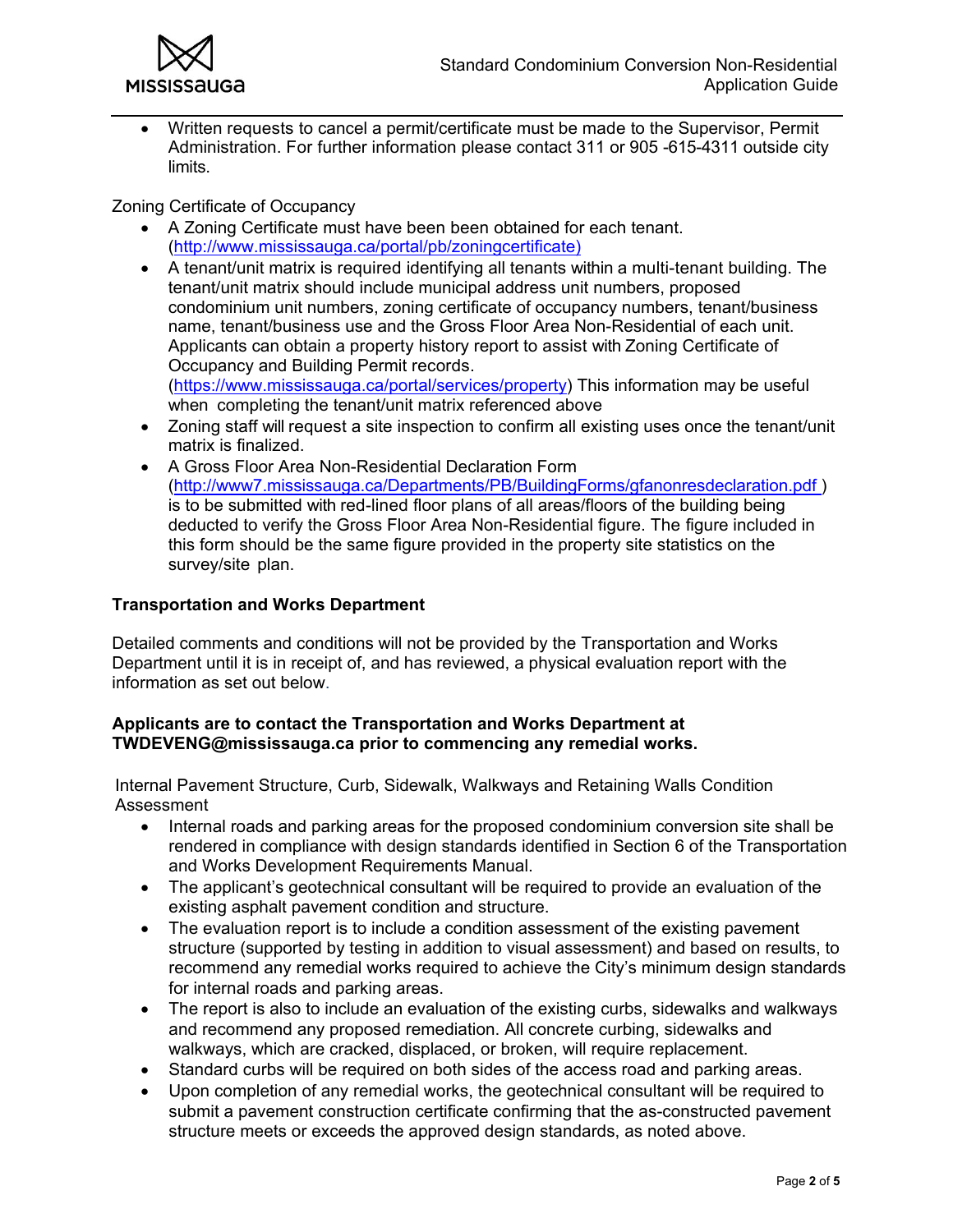

Site Grading and Drainage

- All landscaped areas will be reviewed to ensure that positive drainage and vegetative cover is provided.
- The applicant's engineering consultant will be required to provide an existing/proposed Site Grading Plan with the condominium application. This plan is to be signed and stamped by the responsible professional, and reflect the recommendations of the evaluation report, including a delineation of the areas where curbs, walkways and sidewalks are to be replaced; retaining walls that are to be replaced; and the areas where full or partial reconstruction of pavement is required. The proposed pavement structure is also to be shown on the drawing.
- Upon completion of any required site remediation works, the consulting engineer will be required to submit a Final Grading Certificate certifying that the site grading (including paved parking areas) conforms to the approved lot grading plan, and that proper drainage has been achieved in all areas.
- The Final Grading Certificate shall include confirmation of the structural adequacy of any retaining walls and/or fencing works associated with the site. In some cases, a separate retaining wall structural certification may be required.

Existing and Proposed Easements

- The applicant shall provide copies of the necessary legal documentation (Registered Instruments and Reference Plans) describing any and all servicing, access, and utility easements required for proper servicing of the lands intended for condominium conversion.
- Any existing/proposed easement is to be shown on the Grading/Servicing Plan and labelled with the associated parts, reference plan number(s) and instrument number(s).
- The application review process will include a requirement that the applicant's engineer, surveyor, and solicitor certify that the necessary and appropriate easements; rights-ofway; agreements for the use and maintenance of all internal services; utilities; and access ways, which may be capable of separate ownership; have been prepared, executed, delivered, and where appropriate, registered on title.

Environmental Site Screening Questionnaire and Declaration (ESSQD)

 Prior to the provision of detailed comments and conditions for condominium registration, the property owner will be required to provide an ESSQD, fully completed and sworn before a commissioner for the taking of affidavits.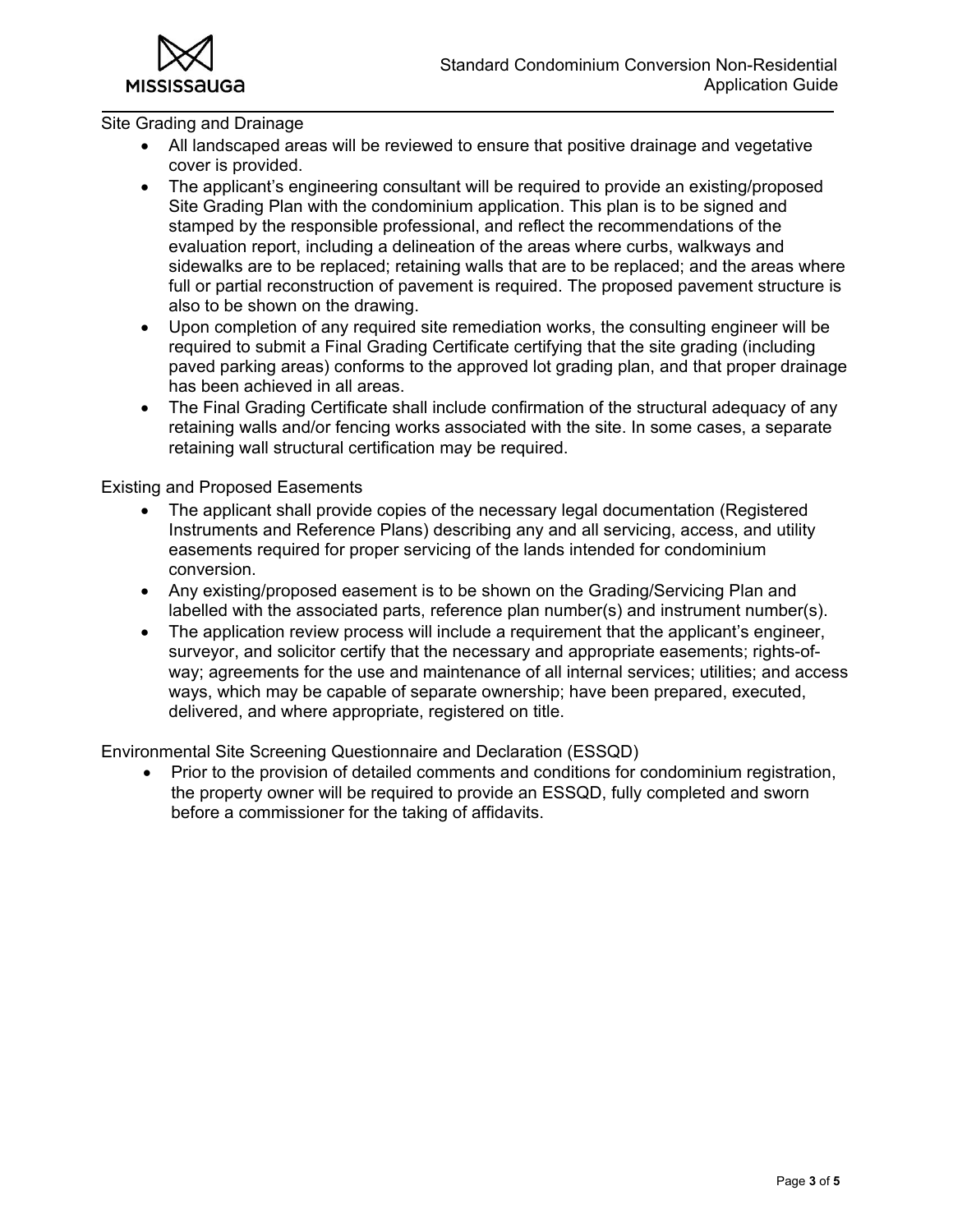

## **Fire & Emergency Services, Fire Prevention Division**

Contact Fire & Emergency Services Fire Prevention Division at 905-896-5908 to schedule a full Ontario Fire Code inspection of the building. Prior to registration of the condominium, confirmation is required that a final inspection to all applicable Codes, By-laws and standards has been conducted and that all noted deficiencies have been rectified.

#### **Fees**

City of Mississauga

- Refer to Planning Act Processing Fee By-law for up to date fees.
- Legal Services Fee shall be payable in accordance with the City's General Fees and Charges By-law. The applicant will be made aware of the applicable fee following Legal Services review of the file.
- A full Ontario Fire Code inspection of the building will be required and the associated fees will be established based on the Fees and Charges Bylaw applicable at the time of inspection.

Region of Peel

Separate cheque made payable to the Region of Peel in the amount of \$3,000

#### Other Fees

• If the property is located within a conservation authority (Credit Valley, Halton Region or Toronto Region) screening area the application will be circulated to the applicable conservation authority. The applicable conservation authority will advise of the fee amount payable once the application has been received by the authority.

#### **Footnote**

 $(1)$  A draft plan of condominium is used here as a general term to refer to and incorporate all documents included within a 'description' as referred to in Section 8 of the *Condominium Act* and the relevant regulations regarding 'description'.